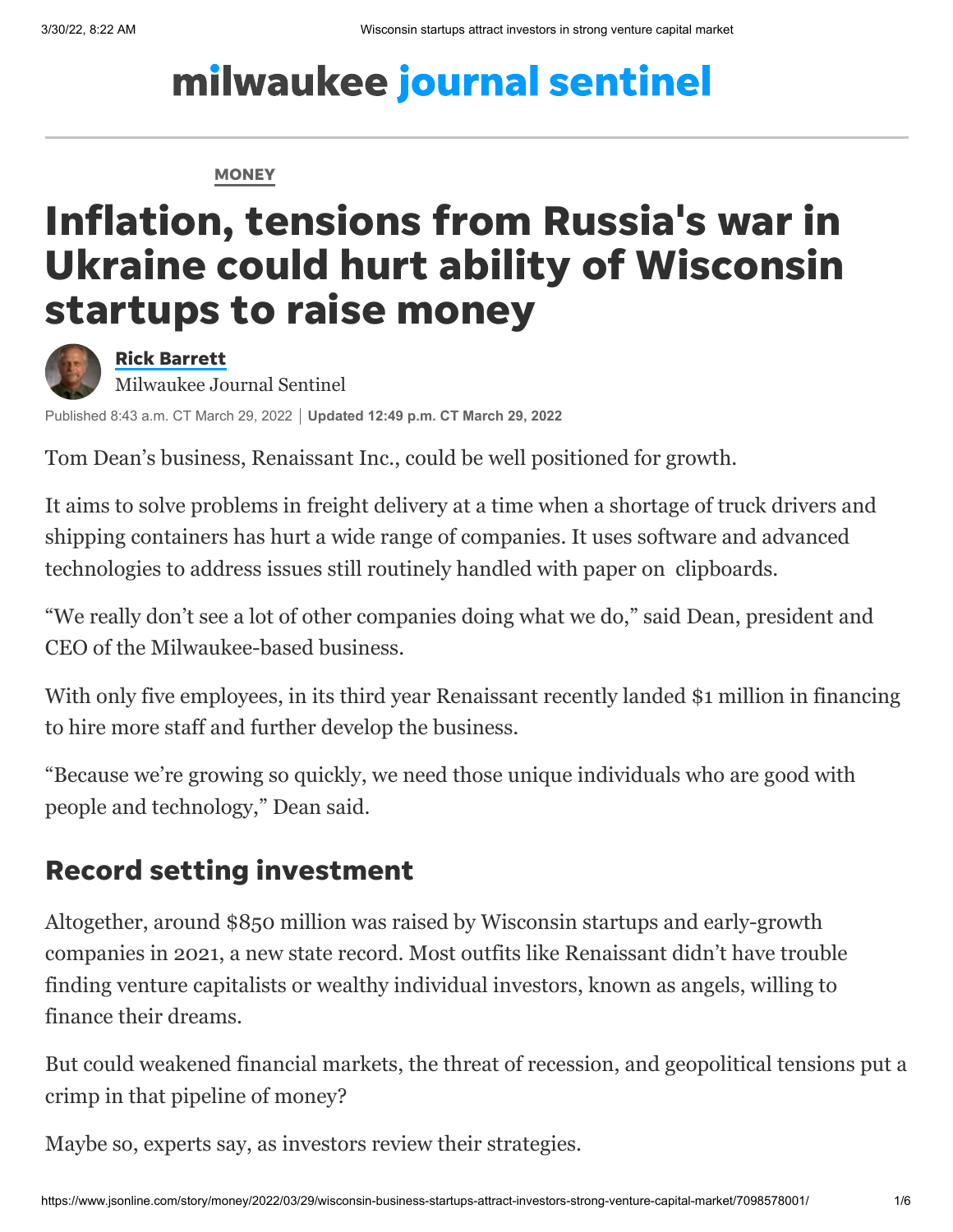It could be a more difficult year for the startups, said Mike Partsch, chief venture officer for Wisconsin Alumni Research Foundation, which helps bring technologies and innovation to the marketplace.

Venture capitalists could focus more on early-growth companies they're already involved with, that have a proven track record.

"They're going to be backing more repeat entrepreneurs," Partsch said.

But it's still easier to raise money now than it was five years ago, said Tom Chapman, a business consultant from Omaha, Nebraska, who has worked with hundreds of startups and has founded some himself.

New funds, including billions in government programs, have been launched. "As that happens, there's just more money in that system," Chapman said.

## Rising costs add another twist

Startups and early-growth companies have been slammed with rising costs.

"What that means is they're going to have to get capital quicker than they would have predicted 18 months ago," Chapman said, and those that received funding in the last couple of years may have to return for more sooner than expected.

Still, crisis creates opportunity.

For example, U.S. businesses that have waited months for items backordered from China have come to realize the value of local suppliers.

"We're starting to see opportunities," Chapman said. "And a lot of those go back to the (manufacturing) heritage of Milwaukee and southeast Wisconsin."

Even small manufacturers are well positioned to regain work from overseas.

"You don't have to be the company that makes the big widget, to benefit from this, if you make the little widget that goes into it," Chapman said.

"I think there's a real opportunity for Milwaukee right now in a way that wasn't there three or four years ago."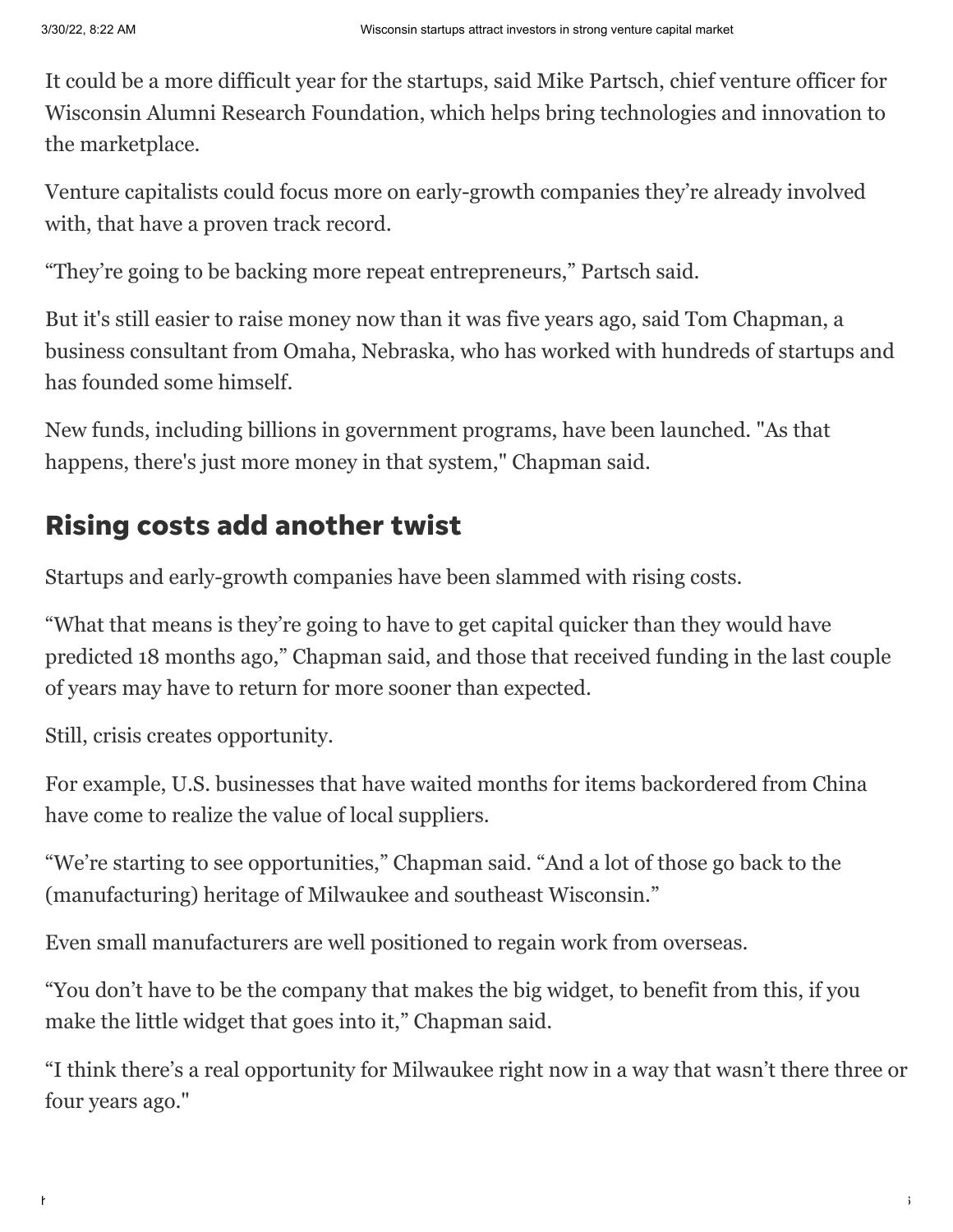# Ideas come from unsolved problems

Renaissant is helping solve logistics problems for some of the largest shippers in Wisconsin, according to Dean. It aims to reduce delays in freight yards through contactless check-in stations for truck drivers. It provides real-time information for freight haulers and their customers.

Experts say those types of startups, that solve real-life problems, will continue to attract investors even in a tighter market.

"Good ideas are still fundamentally good ideas," Partsch said.

While the pandemic blindsided the hospitality industry and some other segments of the economy, technology startups focused on solutions fared well, according to Craig Dickman, managing director of [TitleTownTech](https://www.titletowntech.com/), a venture capital fund formed out of a partnership between Microsoft Corp. and the Green Bay Packers.

"As long as there are problems being created, there are openings for startups," Dickman said.

He's confident in the availability of capital even as the stock market has been stressed and investors assess the various impacts of inflation, rising energy costs, [supply chain problems](https://www.jsonline.com/story/money/business/2022/03/16/ukraine-war-conflicts-and-supply-chains-upending-global-trade/9429686002/) and the [war in Ukraine](https://www.jsonline.com/story/money/2022/03/24/ukraine-war-raise-food-prices-hurt-farmers-exports-to-russia/7076022001/).

"There's money out there," Dickman said. "It's not really more difficult to get funding currently."

[Northwestern Mutual Future Ventures,](https://venture.northwesternmutual.com/) an arm of Northwestern Mutual, in Milwaukee, recently participated in seed financing for a California startup focused on labor issues.

The startup, named Ramped, aims to help job seekers attain credentials and experience sought by employers, according to co-founder Manoj Jonna.

"Today's job market is battle tested and weary," he said.

[Ramped](https://www.rampedcareers.com/) raised \$3.1 million from a group that included Northwestern and several angel investors.

"We recognize there's an opportunity to reimagine the job search process for a new generation and an evolving workforce," Craig Schedler, managing director of Northwestern Mutual Ventures, said in a statement.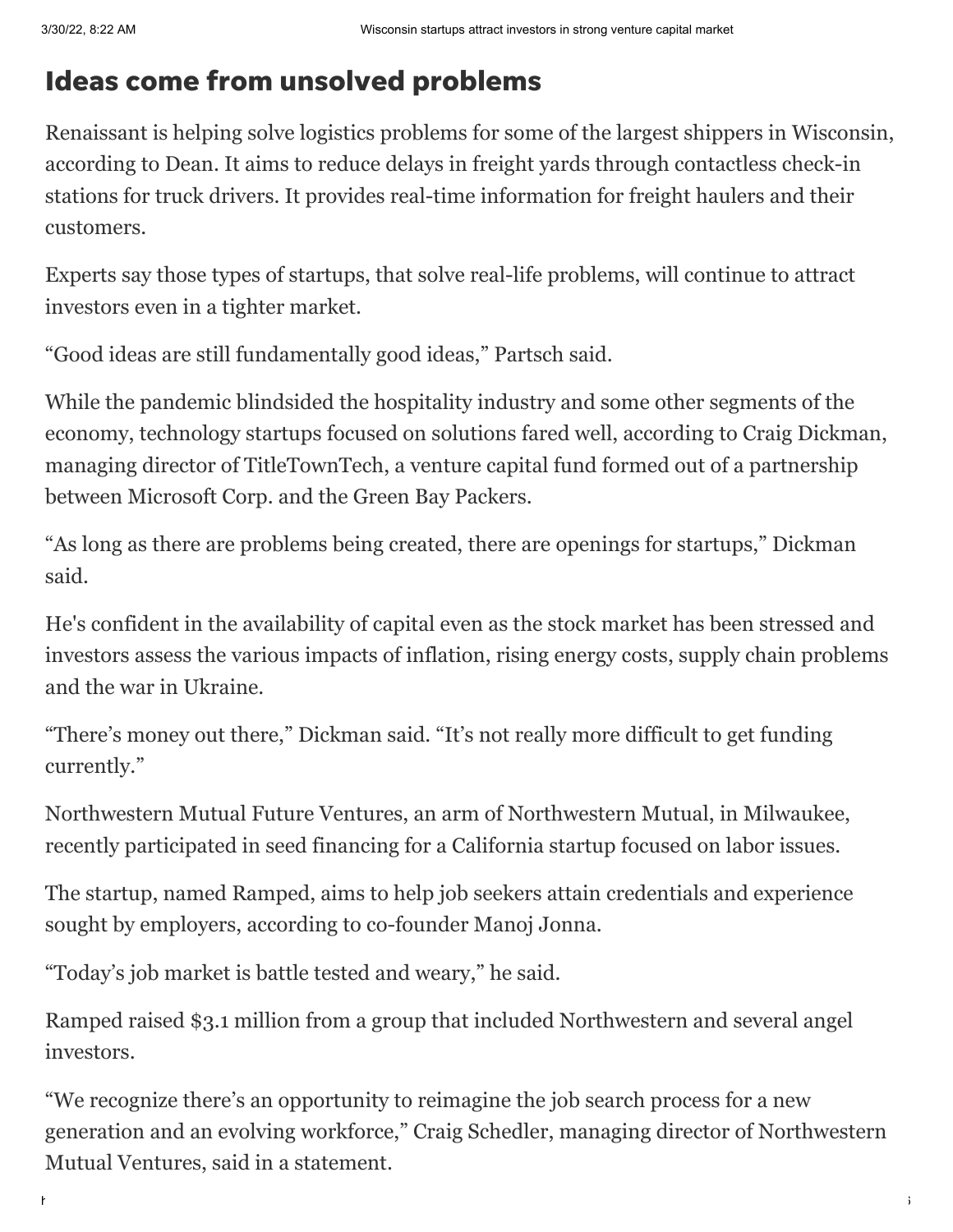"Ramped has identified a disconnect between employers and job seekers, evidenced by mass resignations and job vacancies," Schedler said.

### Career burnout leads to startups

Many of those resignations have fueled startups.

At the [Small Business Development Center](https://sbdc.wisc.edu/) on UW-Madison's campus, Director Michelle Somes-Booher says she's been surprised by the number of medical professionals enrolled in the center's entrepreneur classes.

At first it was one or two people in a class of 25. Then it was four, and a pattern started to emerge.

"It was enough that we took notice," Booher said.

The timing's right for many people to take the risk of starting a business, and if it doesn't work out, they can fall back into a strong labor market.

What medical professionals lack in business experience, Booher said, they make up for in many other ways.

"They're accustomed to plenty of training and professional development," she said.

While starting a business appeals to many people weary of their career path, Gen Zers, those individuals born after 1996, didn't experience the Great Recession when capital was much harder to get and startups suffered.

But early in the COVID-19 pandemic, they got a taste of hard times.

The number of Gen Zers who reported that they or someone in their household lost a job or took a cut in pay was significantly higher than millennials, Gen Xers or baby boomers, according to the Pew Research Center.

Don't underestimate the resolve of Gen Zers.

Entrepreneurs of any age, "are a special breed. They're fighters," said Tara Carr, director of the [Small Business Development Center](https://www.uwgb.edu/sbdc/) at University of Wisconsin-Green Bay.

"I think most importantly, they're educated and have a realistic understanding of what's happening," Carr said.

https://www.jsonline.com/story/money/2022/03/29/wisconsin-business-startups-attract-investors-strong-venture-capital-market/7098578001/ 4/6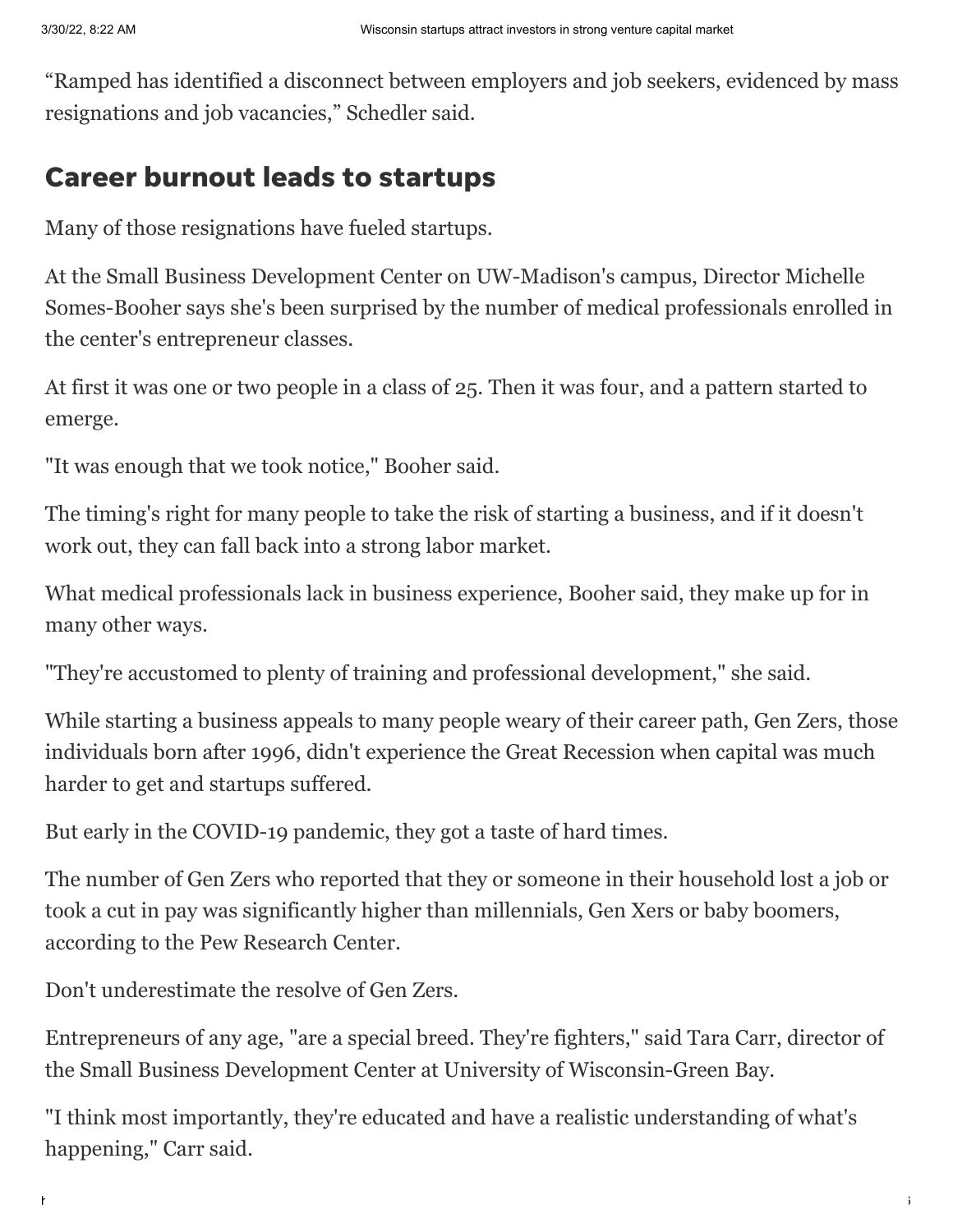It doesn't necessarily take a lot of capital to launch something like a software company. In some ways it's easier now than it was a decade ago, according to AnHai Doan, associate professor of computer science at UW-Madison.

"There are all kinds of technologies that allow you to develop products very quickly," Doan said. "If you need powerful computers, you can run them on the cloud...but of course your competitors will also have the same advantages."

What's hurting many technology startups is the high cost of talent.

"Good programmers are very expensive. It doesn't have anything to do with inflation; it's just very hard to find them," Doan said.

## Capital fuels social causes

Venture capitalists and angel investors have helped launch and grow businesses aimed at having a social impact as companies use environmental, social, and governance (ESG) standards in making decisions.

For instance, Milwaukee-based Agricycle Inc. recently raised \$2.4 million in a round of funding led by Wisconsin firms MaSa Partners and CSA Partners.

[Agricycle](https://agricycleglobal.com/) works with small farms in sub-Saharan Africa whose products have been excluded from traditional food supply chains. It creates alternative opportunities for them in the global marketplace.

"Agriculture is broken for the 1.5 billion people who farm small plots of land or live in rural communities and can't access land ownership," Agricycle Chief Executive Officer Josh Shefner, said in a statement.

In less than two years that spanned the pandemic, Agricycle has grown into a robust business, according to Max Duckworth, co-founder of Madison based [MaSa Partners.](https://masaimpact.com/)

"This is a pretty unique concept and a company that is checking so many boxes when it comes to how MaSa Partners thinks about social and environmental impact and how to address real problems," Duckworth said.

MaSa Partners' portfolio includes companies focused on climate change and gender and income inequality. It was making those sorts of investments long before ESG was trending on Wall Street.

https://www.jsonline.com/story/money/2022/03/29/wisconsin-business-startups-attract-investors-strong-venture-capital-market/7098578001/ 5/6